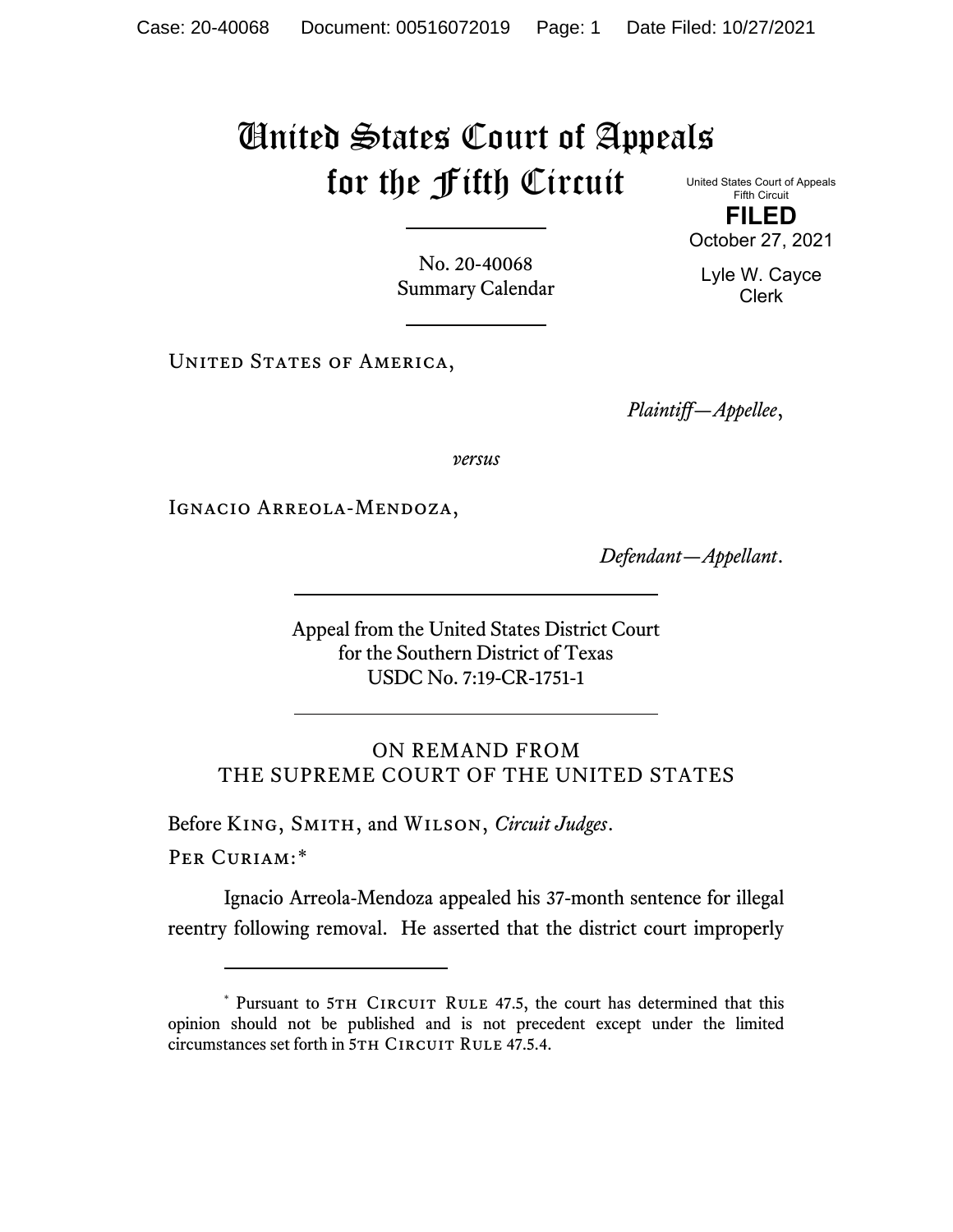classified his prior Texas conviction for aggravated assault as an "aggravated felony." This classification led to a potential maximum sentence of twenty years. Arreola-Mendoza argued that the district court improperly relied on this statutory maximum in sentencing him to 37 months of imprisonment.

The Government moved for summary affirmance, contending that Arreola-Mendoza's argument was foreclosed by *United States v. Reyes-Contreras*, 910 F.3d 169 (5th Cir. 2018) (en banc), and *United States v. Gracia-Cantu*, 920 F.3d 252 (5th Cir.), *cert. denied*, 140 S. Ct. 157 (2019). We agreed, granted the Government's motion, and summarily affirmed. *United States v. Arreola-Mendoza*, 815 Fed. App'x 807, 808 (5th Cir. 2020), *cert. granted, judgment vacated*, 141 S. Ct. 2783 (2021). Arreola-Mendoza petitioned the Supreme Court for a writ of certiorari, which the Court granted. *Arreola-Mendoza v. United States*, 141 S. Ct. 2783 (2021) (mem.). The Court vacated our judgment and remanded for further consideration in the light of *Borden v. United States*, 141 S. Ct. 1817 (2021).

Because Arreola-Mendoza did not preserve his challenge by objecting to his sentence in the district court, plain-error review applies. *Puckett v. United States*, 556 U.S. 129, 135-36 (2009). This standard requires Arreola-Mendoza to show: (1) "an error or defect . . . that has not been intentionally relinquished or abandoned," (2) that is "clear or obvious," and (3) that "affected the appellant's substantial rights . . . ." *Id.* at 135 (quoting *United States v. Olano*, 507 U.S. 725, 732–36 (1993)). "[I]f the above three prongs are satisfied, the court of appeals has the *discretion* to remedy the error discretion which ought to be exercised only if the error "seriously affect[s] the fairness, integrity or public reputation of judicial proceedings."'" *Id.*  (quoting *Olano*, 507 U.S. at 736; *United States v. Atkinson*, 297 U.S. 157, 160 (1936)). Because Arreola-Mendoza fails to demonstrate that the district court plainly erred in characterizing his prior Texas conviction for aggravated assault as an "aggravated felony," leading to an enhanced potential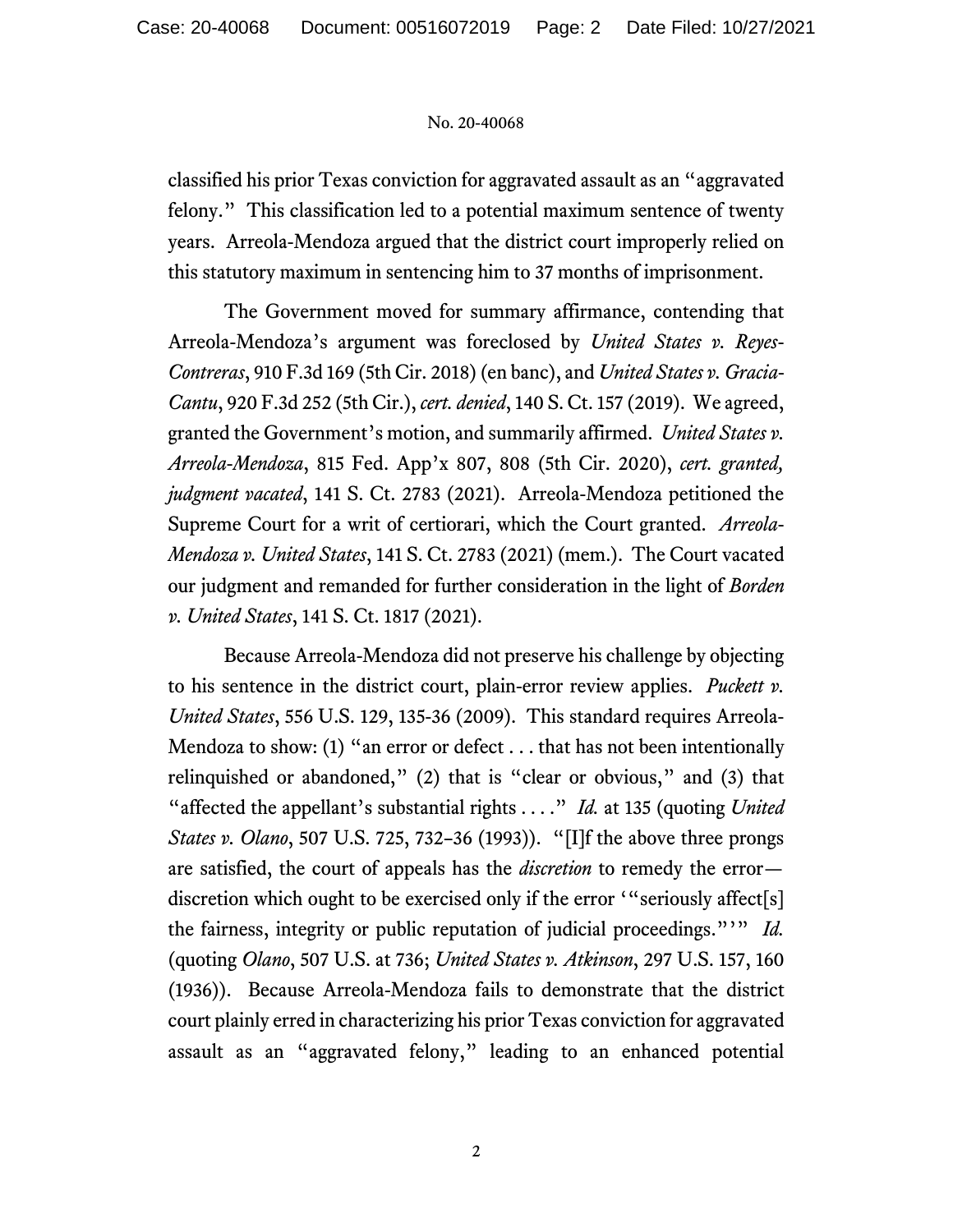maximum sentence under 8 U.S.C. § 1326(b)(2), we affirm Arreola-Mendoza's sentence.

Arreola-Mendoza contends that because he could have been convicted for aggravated assault in Texas with only a mens rea of recklessness, *Borden* dictates a conclusion that the district court erred by classifying his aggravated assault conviction as an aggravated felony and then enhancing his sentence for illegal reentry based on that classification. Arreola-Mendoza correctly notes that the plurality in *Borden* held that a criminal offense cannot be defined "as a 'violent felony' if it requires only a *mens rea* of recklessness[.]" *Borden*, 141 S. Ct. at 1821. And while the *Borden*  Court was faced only with a challenge to the definition of a "violent felony" under the Armed Career Criminal Act, 18 U.S.C. § 924(e), it extended its holding to the definition of a "crime of violence" under 18 U.S.C. § 16(a) because the two definitional clauses are nearly identical. *Id.* at 1824-25. Section 16(a) in turn applies to this case because under 8 U.S.C. § 1101(a)(43)(F), "aggravated felony" is defined as a "crime of violence." But even if his articulation of *Borden*'s holding is accurate, Arreola-Mendoza has failed to demonstrate record support for his argument.

Plain-error review requires, *inter alia*, that the district court's error be "clear or obvious[.]" *Puckett*, 556 U.S. at 135 (citing *Olano*, 507 U.S. at 734). The record shows that Arreola-Mendoza previously was convicted, via a guilty plea, under TEX. PENAL CODE  $\S 22.02(a)(2)$ , which required a finding that Arreola-Mendoza both (1) committed assault as defined in Tex. PENAL CODE § 22.01 and (2) used or exhibited "a deadly weapon during the commission of the assault." TEX. PENAL CODE  $\S 22.02(a)(2)$ . Assault is defined in § 22.01 as

(1) intentionally, knowingly, or recklessly caus[ing] bodily injury to another, including the person's spouse;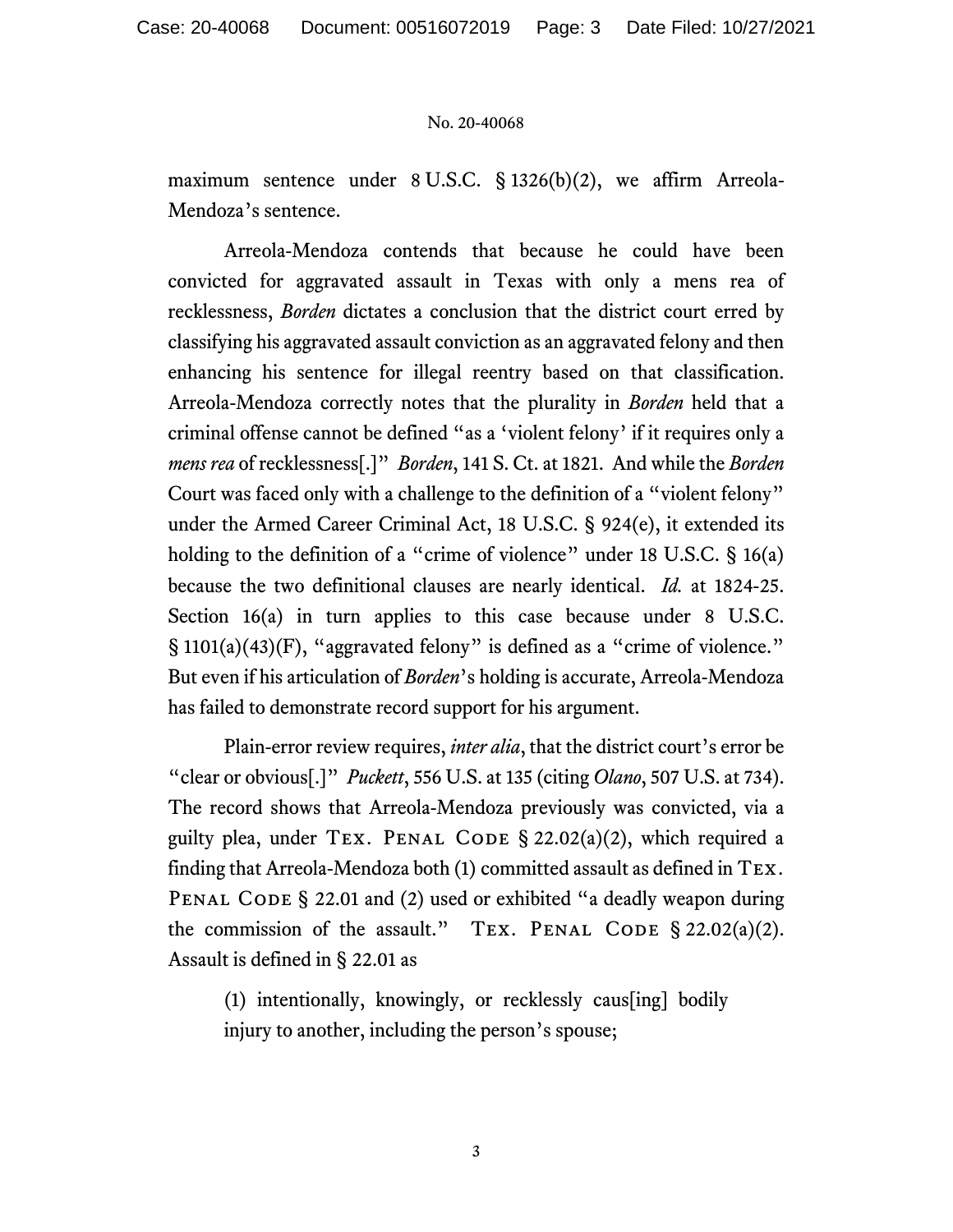(2) intentionally or knowingly threaten[ing] another with imminent bodily injury, including the person's spouse; or

(3) intentionally or knowingly caus[ing] physical contact with another when the person knows or should reasonably believe that the other will regard the contact as offensive or provocative.

*Id.* § 22.01(a). However, the record is devoid of any evidence that Arreola-Mendoza was convicted under the "reckless" standard contained in § 22.01(a)(1). The presentence report's description of Arreola-Mendoza's conduct prompting his guilty plea states, in relevant part: "[T]he defendant walk[ed] to the back bedroom and [his son] heard him say, in the Spanish language, 'what if I took your life?' The defendant then came out of the bedroom holding a large pair of gardening shears and swung towards his son's torso. He missed[.]" This indicates that Arreola-Mendoza did not cause bodily injury to his son but rather "threaten[ed his son] with imminent bodily injury." *Id.* § 22.01(a)(2); *cf. Smith v. State*, 587 S.W.3d 413, 420 (Tex. App. 2019) ("Bodily injury 'encompasses even relatively minor physical contact if it constitutes more than offensive touching.'") (quoting *Laster v. State*, 275 S.W.3d 512, 524 (Tex. Crim. App. 2009)).

From what the record reveals, then, Arreola-Mendoza's conviction rested on intentional or knowing threats to his son, not on recklessly causing bodily injury. If the district court erred at all in its assessment of the record, Arreola-Mendoza has hardly demonstrated "clear or obvious" error.<sup>[1](#page-3-0)</sup>

<span id="page-3-0"></span><sup>&</sup>lt;sup>1</sup> It is also unclear whether Arreola-Mendoza's substantial rights were affected, even assuming a "clear or obvious" error during sentencing, *see Puckett*, 556 U.S. at 135 (citing *Olano*, 507 U.S. at 734). Arreola-Mendoza asserts the district court improperly relied on a potential twenty-year statutory maximum sentence in computing his 37-month sentence, but our examination of the record fails to demonstrate anything more than passing references to that potential maximum term by the district judge. If anything, the